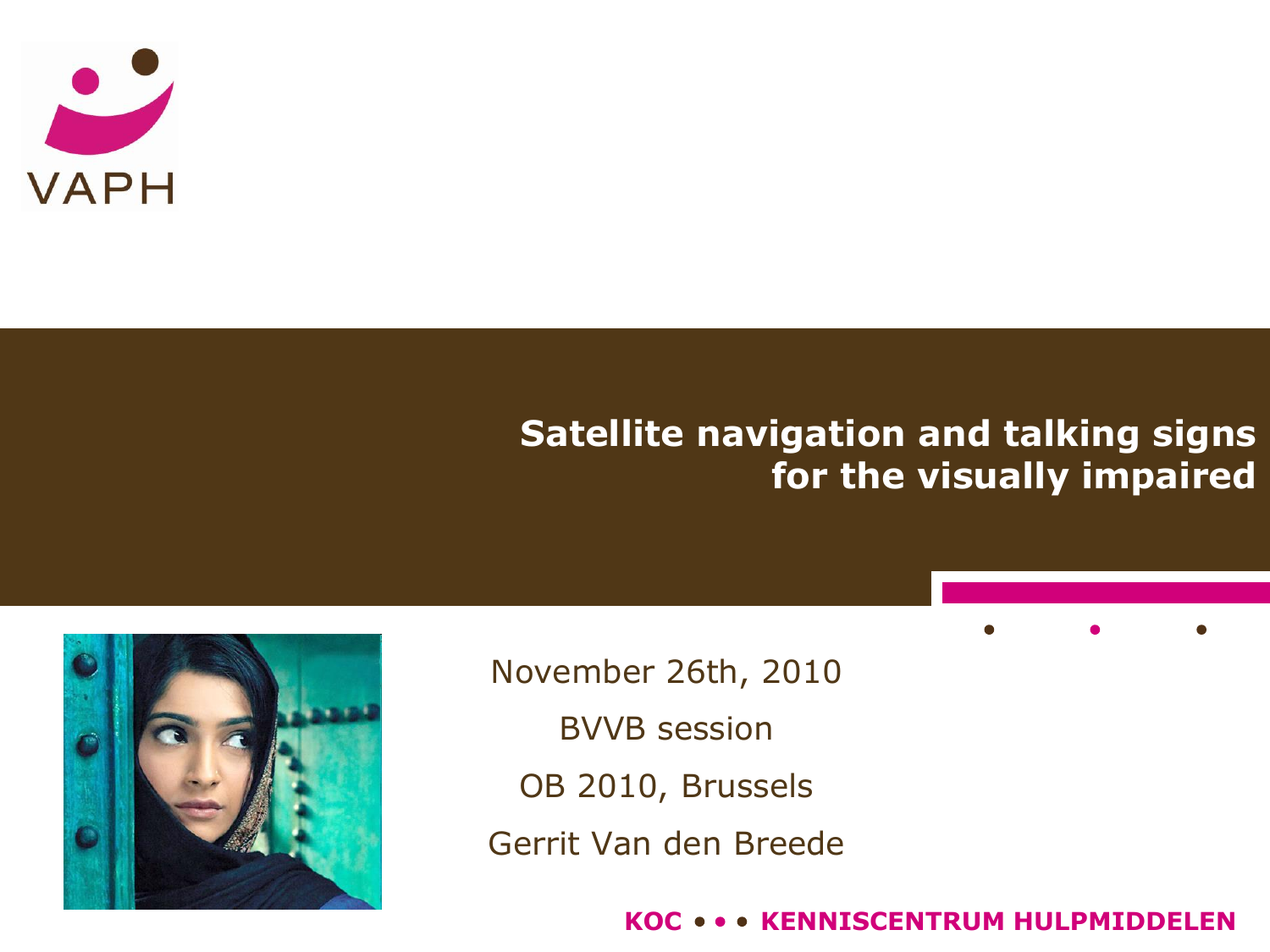

# **Satellite navigation and talking signs**

- Brief introduction/overview
- **Satellite navigation**: known as GPS
	- Way finding by means of orbiting satellites around the earth
- **Talking signs**: signs with (synthetic) speech output
	- Guiding inside and outside buildings by means of user triggered talking signal boards or devices

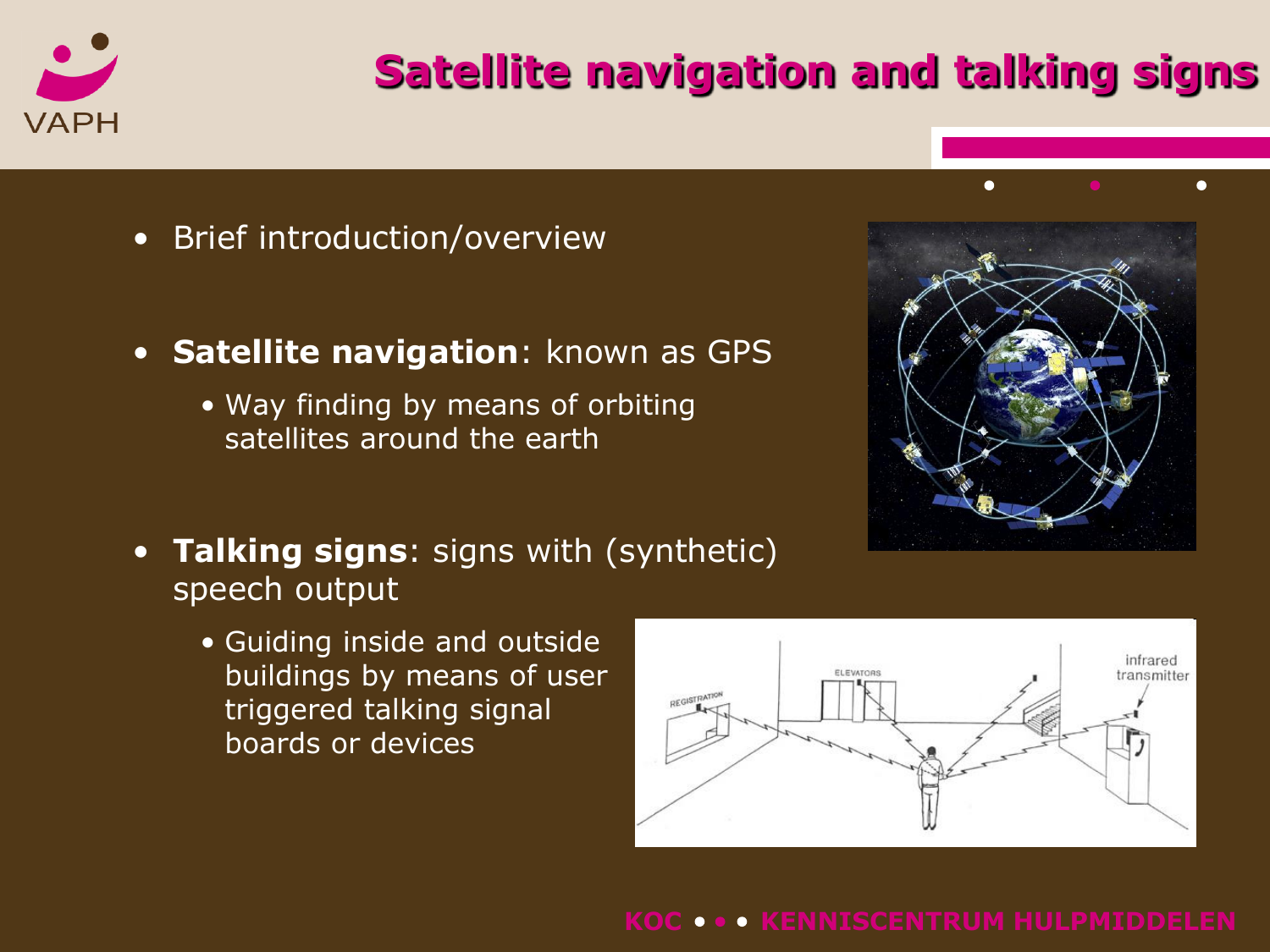

- Usability features, **not** related to blindness and low vision
	- Accuracy of at least 2 meter
	- Avoidance of a touch screen for controlling
	- Sufficiently large and/or tactile buttons and switches

- Accessibility features, related to blindness and low vision
	- Speech output during user-control
	- Choice of larger screen fonts
	- Choice of different screen colours (higher contrast)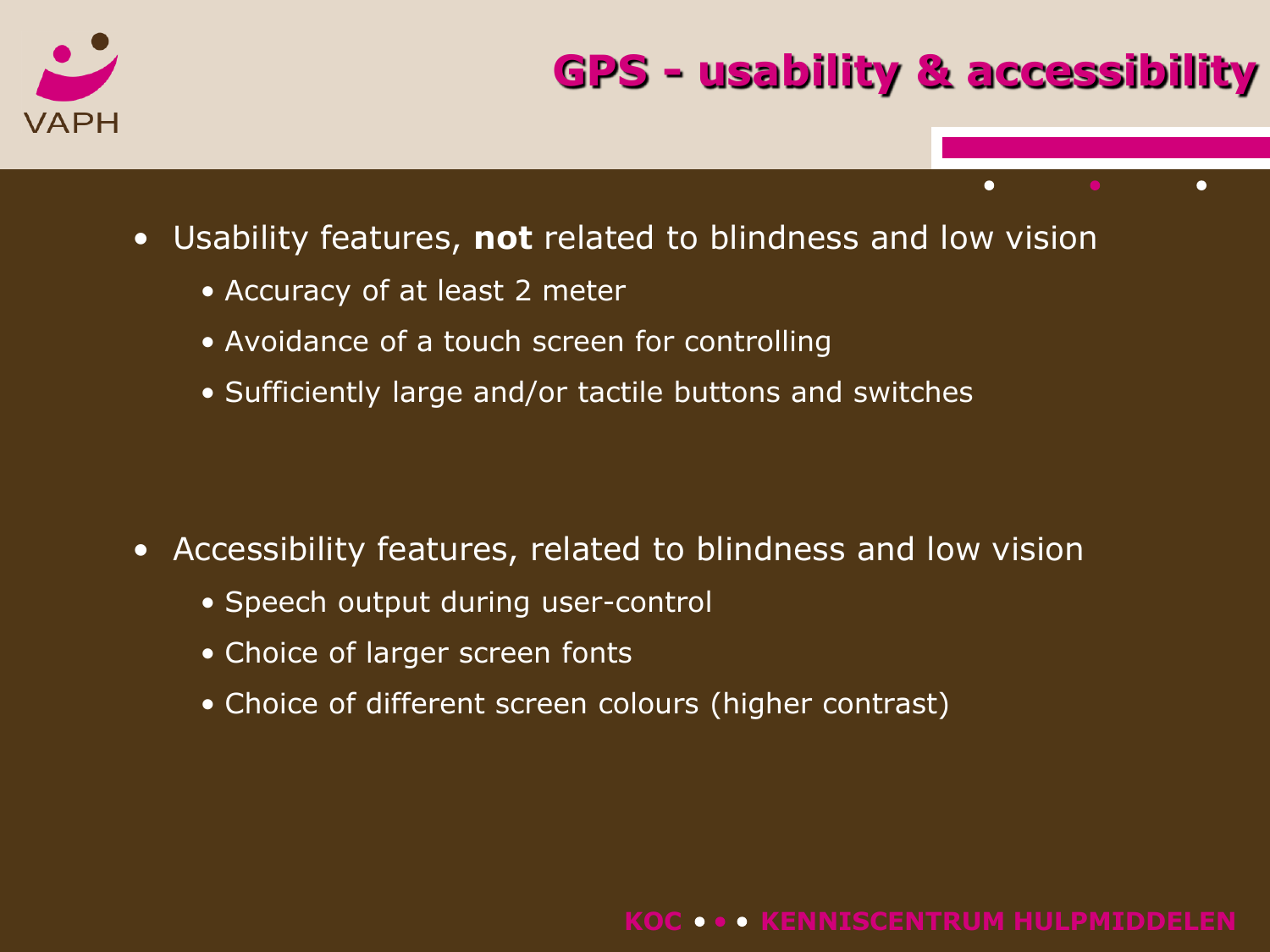

### **GPS – target group**



- Characteristics of persons using a GPS
	- Having basic mobility skills
	- Feeling for high-tech equipment
	- Acceptance of low accuracy (5 to 10 meter)

- Typical user profile (visually impaired), additional to the above
	- Frequent (almost daily) need for outdoor mobility
	- Job demand for independent mobility (salesman, representative)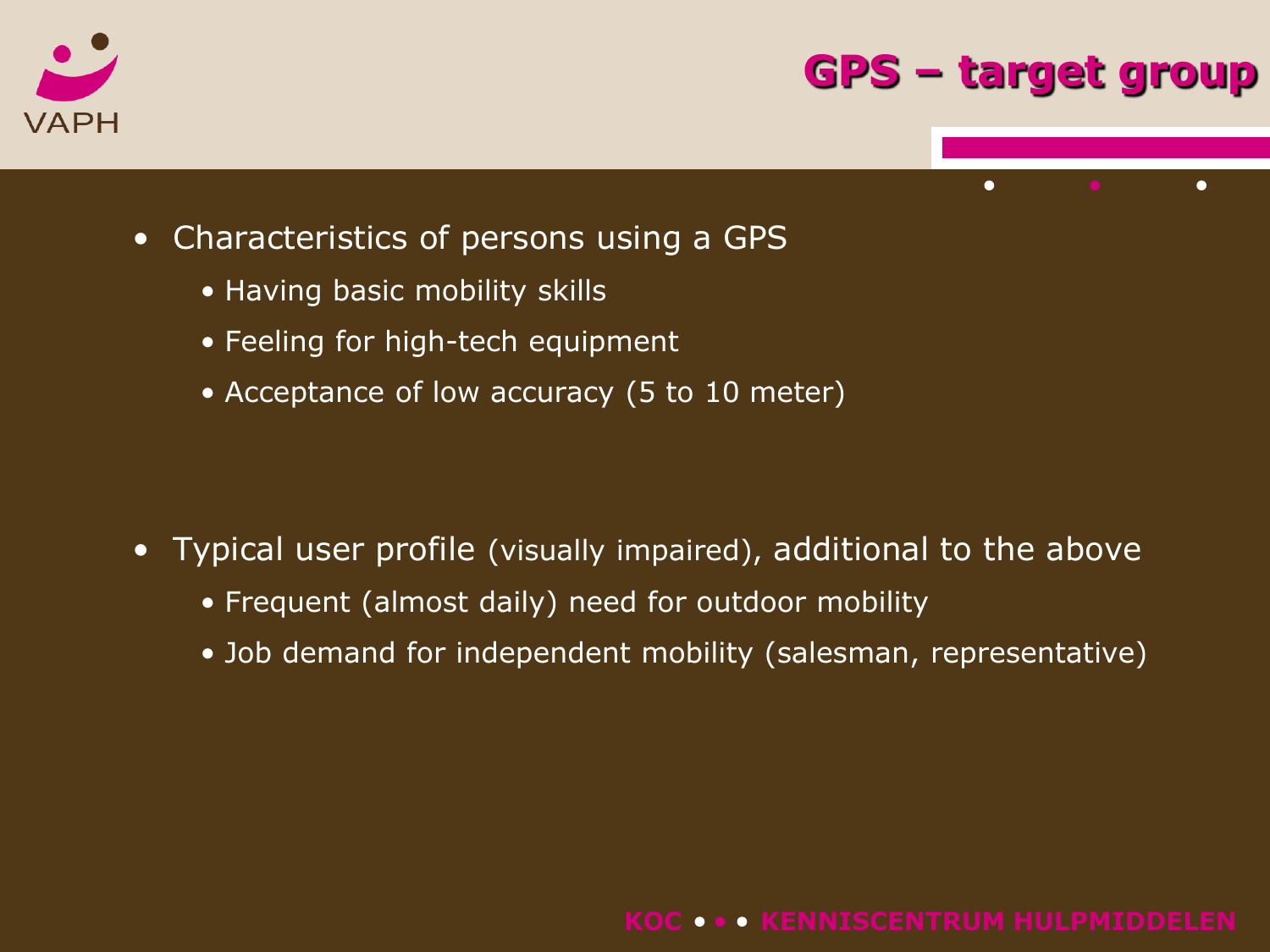

### **GPS – market overview**

 $\bullet$ 

 $\bullet$ 

- Dedicated systems for the target group
- Smartphone based: (almost) free software
- Smartphone based: priced software
- Systems to take in consideration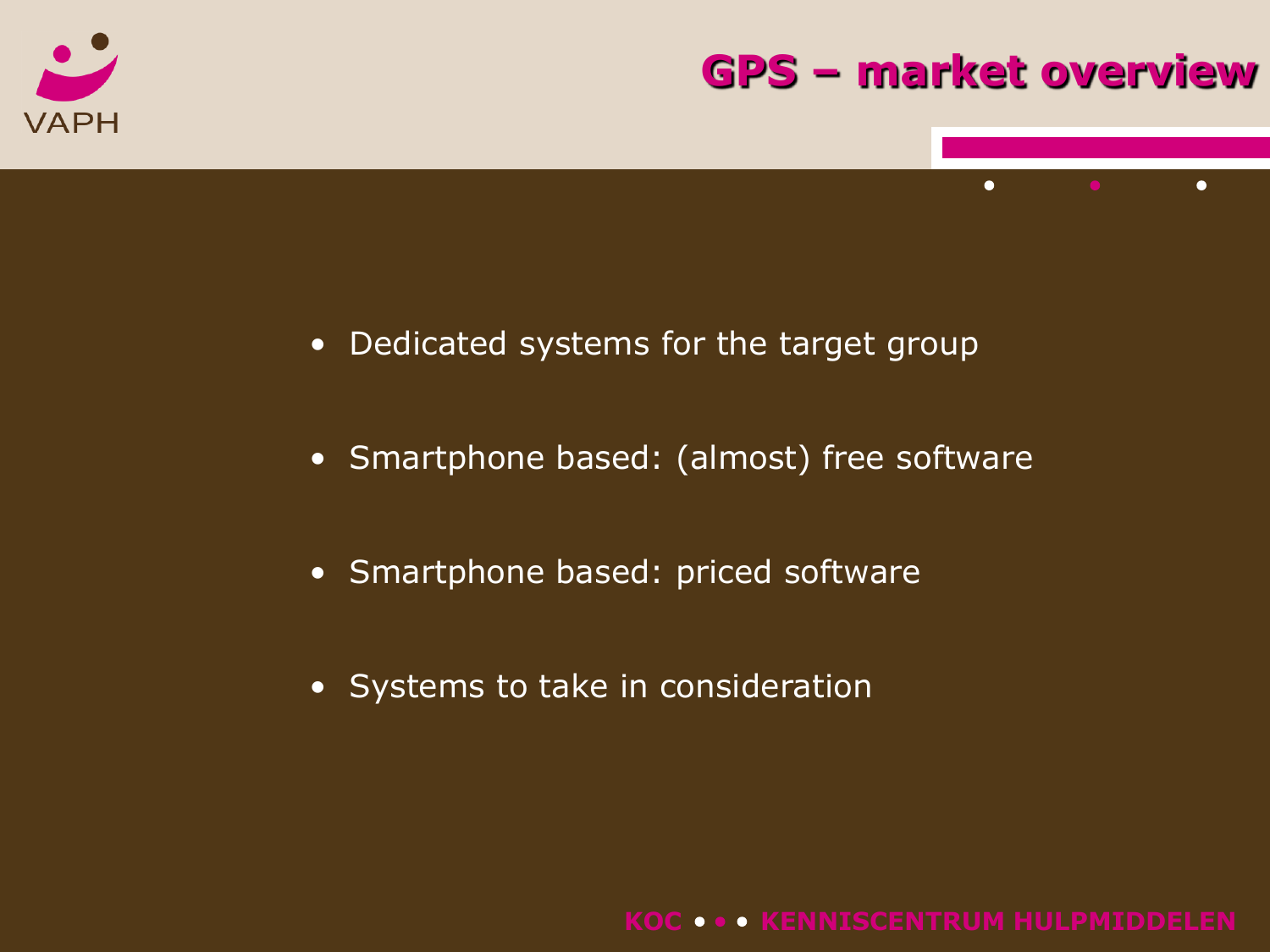

### **GPS - dedicated systems**

 $\bullet$ 

- **Trekker Breeze**
	- Simplified version of Trekker Solo
	- Only for walking known routes
	- No route planner built in
	- Accuracy: about 20 meter
	- Adding waypoints possible
	- Price: € 630 842



- **Production stopped !**
	- Based on a pda
	- PDA's are leaving the market



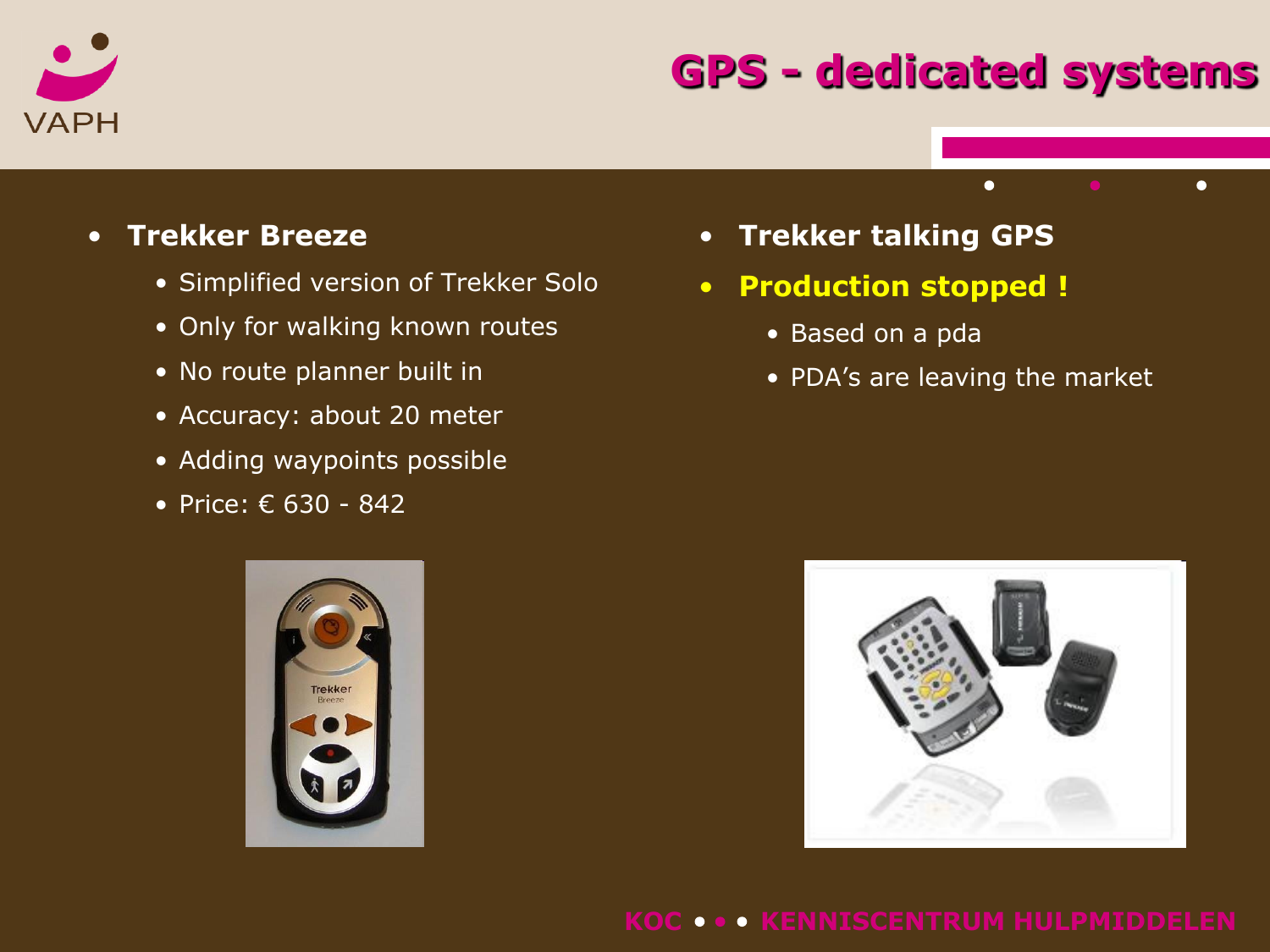

# **GPS - smartphone based: (almost) free software**

#### • **Loadstone GPS**

- Talking GPS-software for Symbian smartphones (Nokia)
- No Dutch version, English only
- User must provide content
- Card info from OpenStreetMap
- Free software
- Smartphone neccesary
- [www.loadstone-gps.com](http://www.loadstone-gps.com/)



#### • **iPhone apps**

- Roadee,  $\epsilon$  2,38
- Kapten for iPhone,  $\epsilon$  3,99
- Sendero GPS LookAround, \$ 3,70

 $\bullet$ 

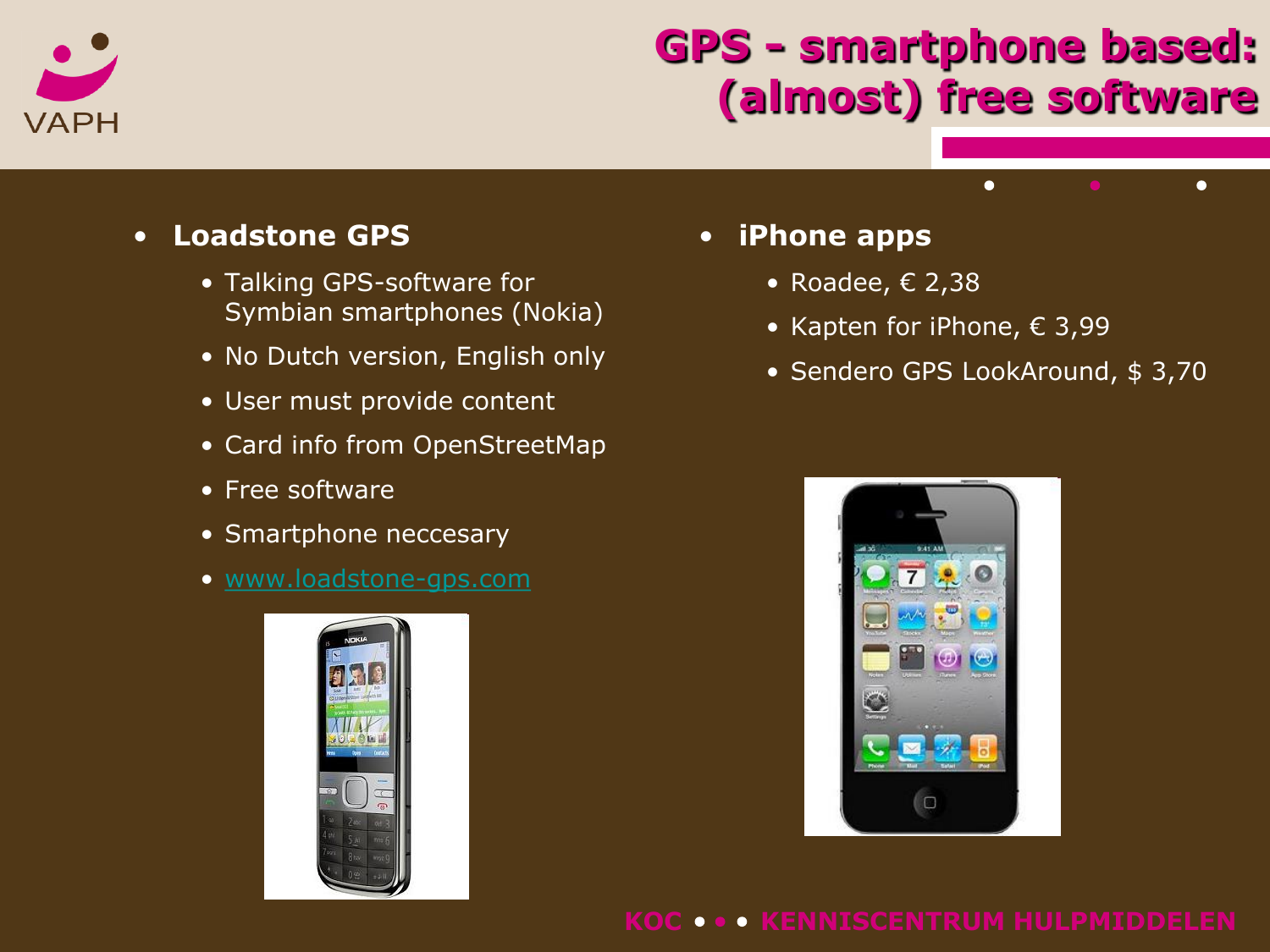

# **GPS - smartphone based: (almost) free software**

 $\bullet$ 

 $\bullet$ 

- **WalkyTalky**
	- Talking GPS-software for Android smartphones
	- No Dutch version, English only
	- Speaks street names and directions
	- Free software

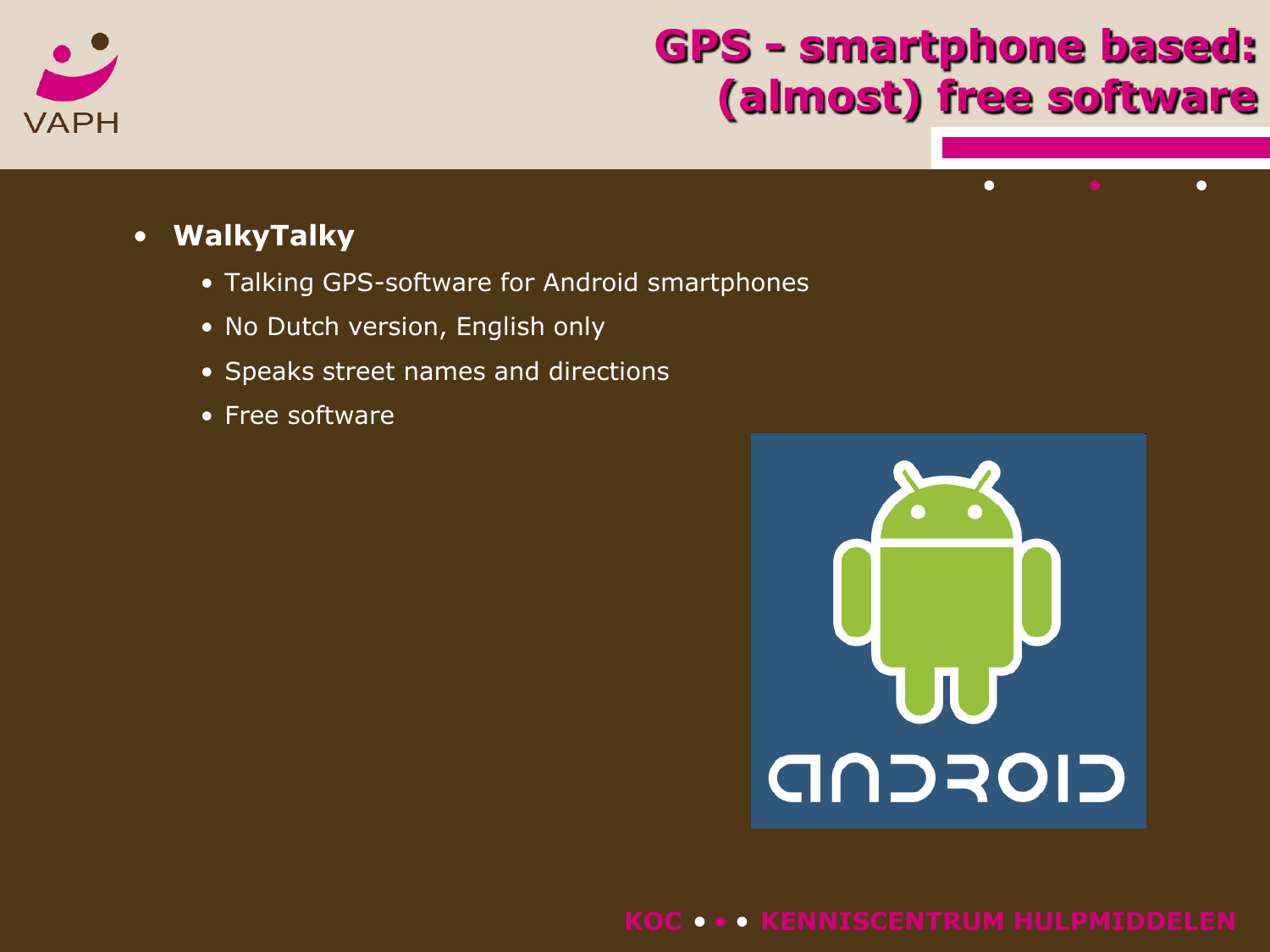

# **GPS - smartphone based: priced software**

#### • **Mobile GEO**

- Speaking GPS-software for Windows Mobile smartphones
- Designed for the blind
- Smartphone necessary
- Price: € 500
- **iPhone apps**
	- TomTom, € 50
	- Ndrive,  $\epsilon$  15
	- …





 $\bullet$ 

 $\bullet$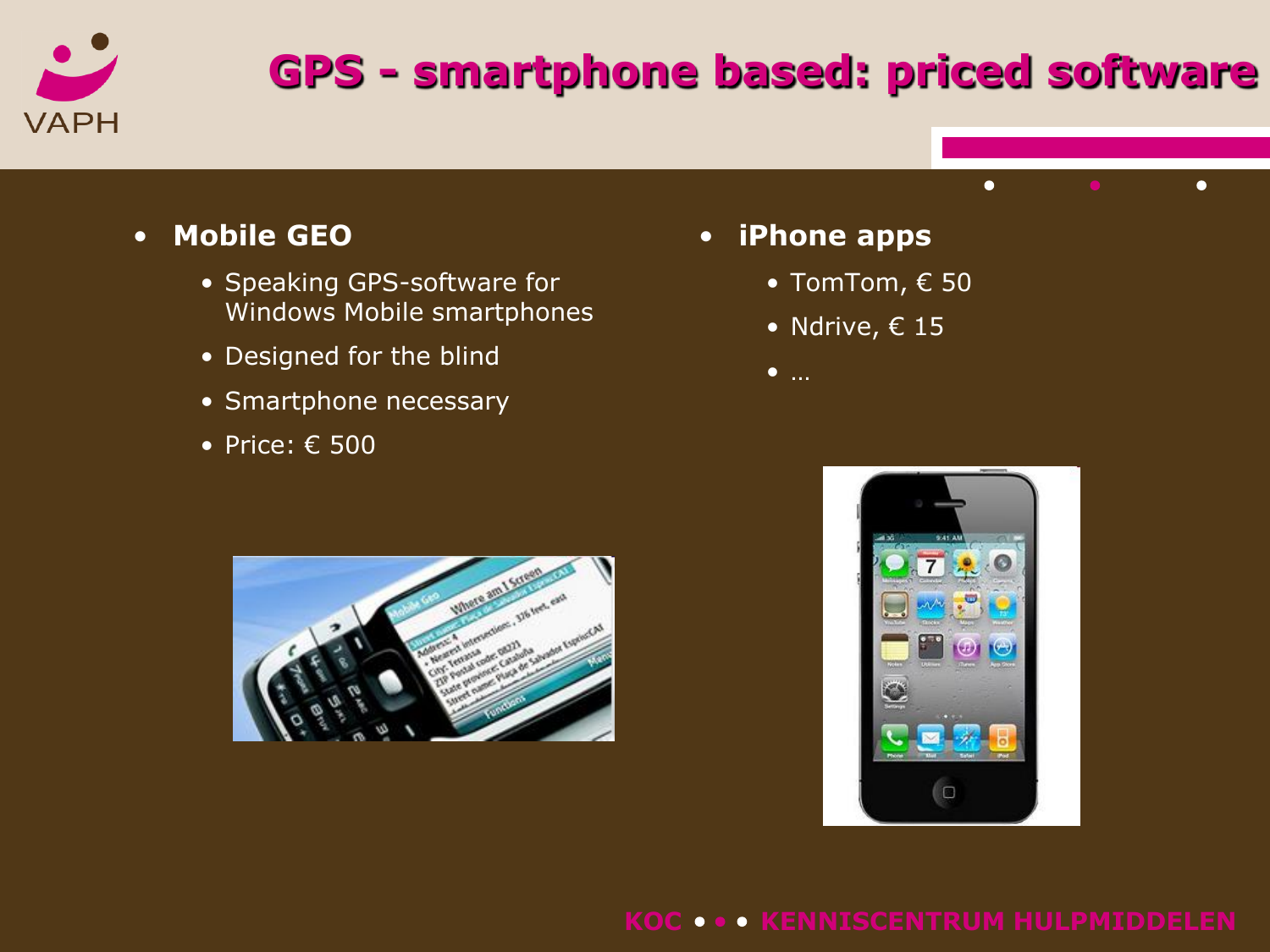

# **GPS - system to take in consideration**

#### • **Kapten Plus**

- Portable speaking GPS, successor of the 1<sup>st</sup> Kapten
- Voice controlled, no screen
- No Dutch version, available in French, English, German, Spanish and Italian
- Now with some features for blind and low vision persons
- Real time voice description of what's around, 'where am I' function
- Talking user guide (mp3)
- Mini speaker-kit
- FM-radio and mp3 player
- Price: t.b.a. (Kapten,  $\epsilon$  240)



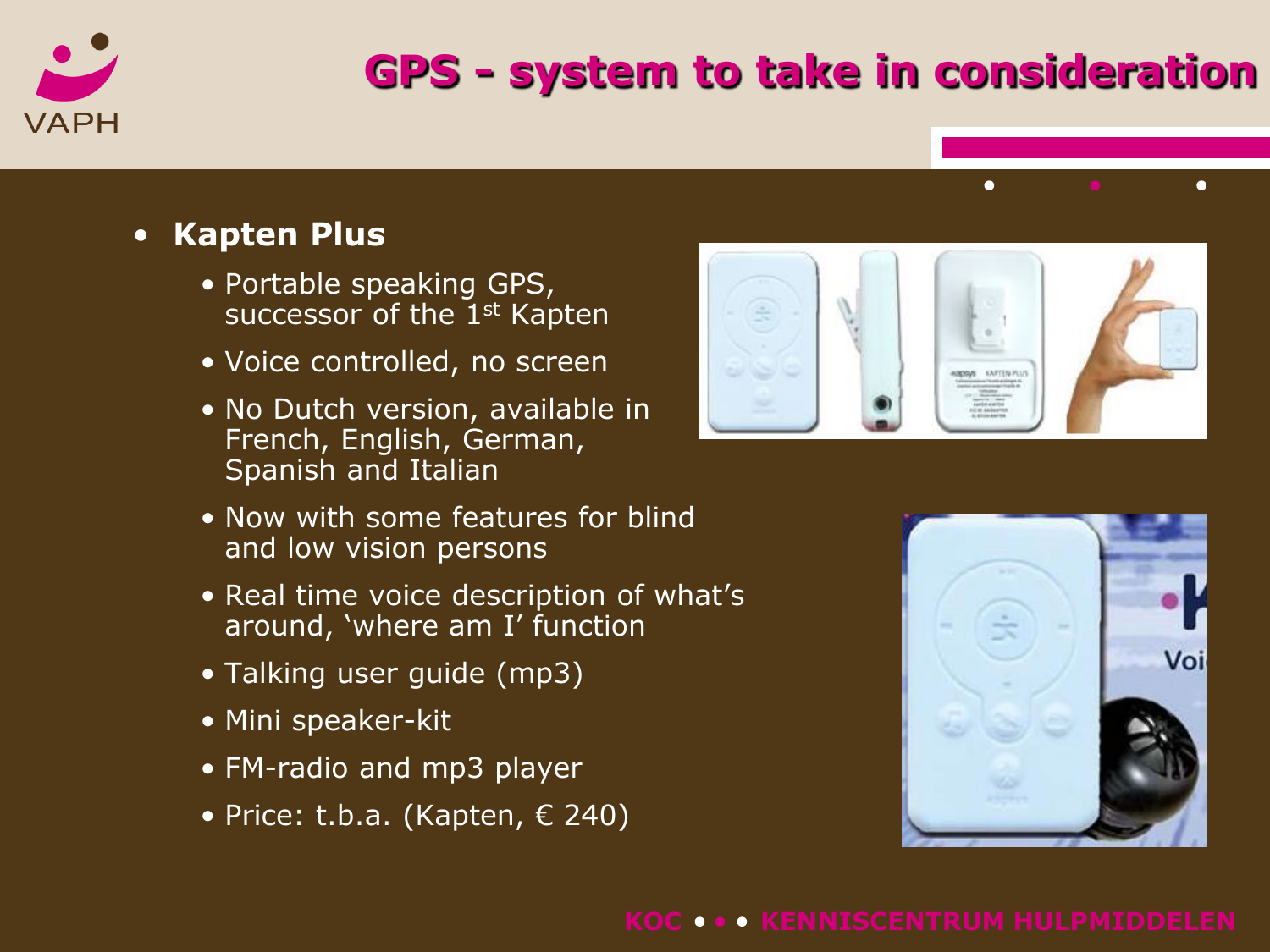

- Combination GPS and white cane
	- GPS for routeplan, walking from A to B
	- White cane as reliable obstacle detection and recognition item
- Combination GPS and guide dog
	- Partially overlap; GPS for new routes, guide dog for known routes, obstacle avoidance and security
	- Concentration required !
- Combination GPS, white cane and guide dog
	- Choose white cane or guide dog for obstacle detection and recognition
	- Three together demand to much concentration to be safe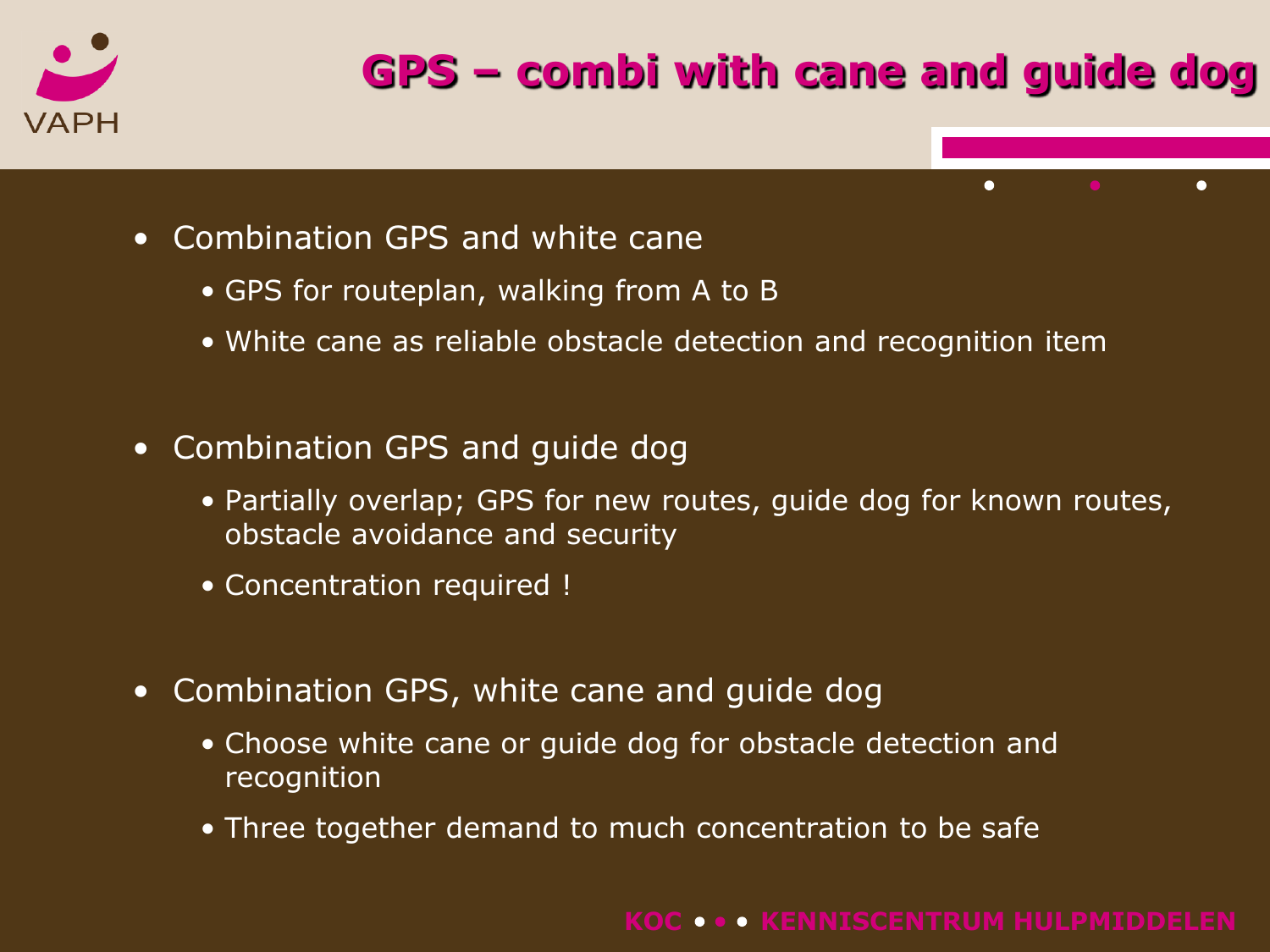

### **GPS – added value**

 $\bullet$ 

- Added value of an accessible GPS configuration
	- Discovering / exploring known routes
	- Improved freedom of outdoor mobility, more independent travel
	- Prepare, explore and memorise routes before going outdoor
	- Define and recognise personal points of interest along the routes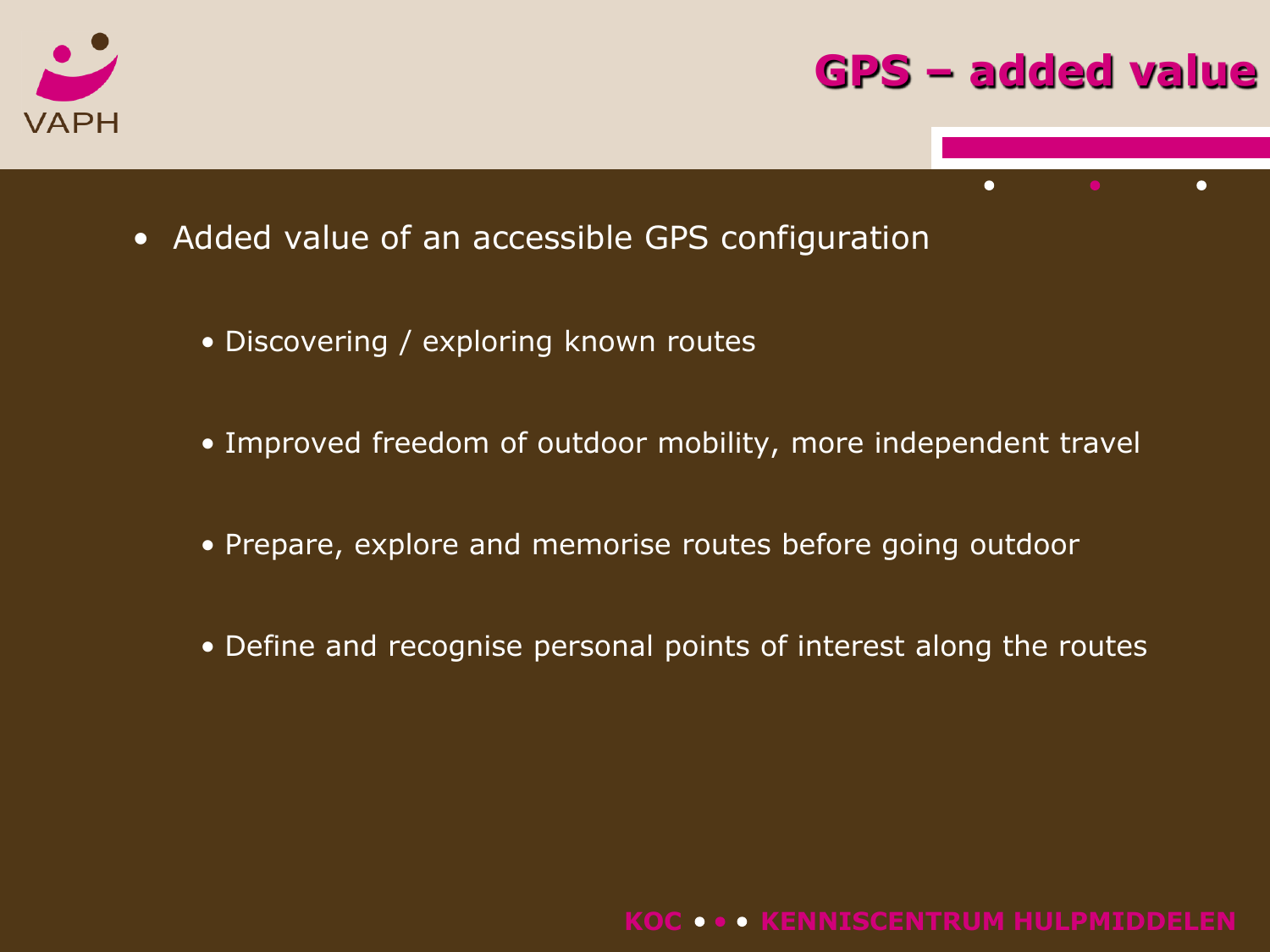

# **Talking signs – description & target group**

- What
	- Little talking boxes with human or synthetic voice
	- Activated by user with remote control
- **Where** 
	- Indoor and outdoor
	- Airports, railway stations, large companies, city centres, big hotels, bancs, parks, museums, …
- Who
	- Low vision and blind persons who travel
	- Persons with reading limitations



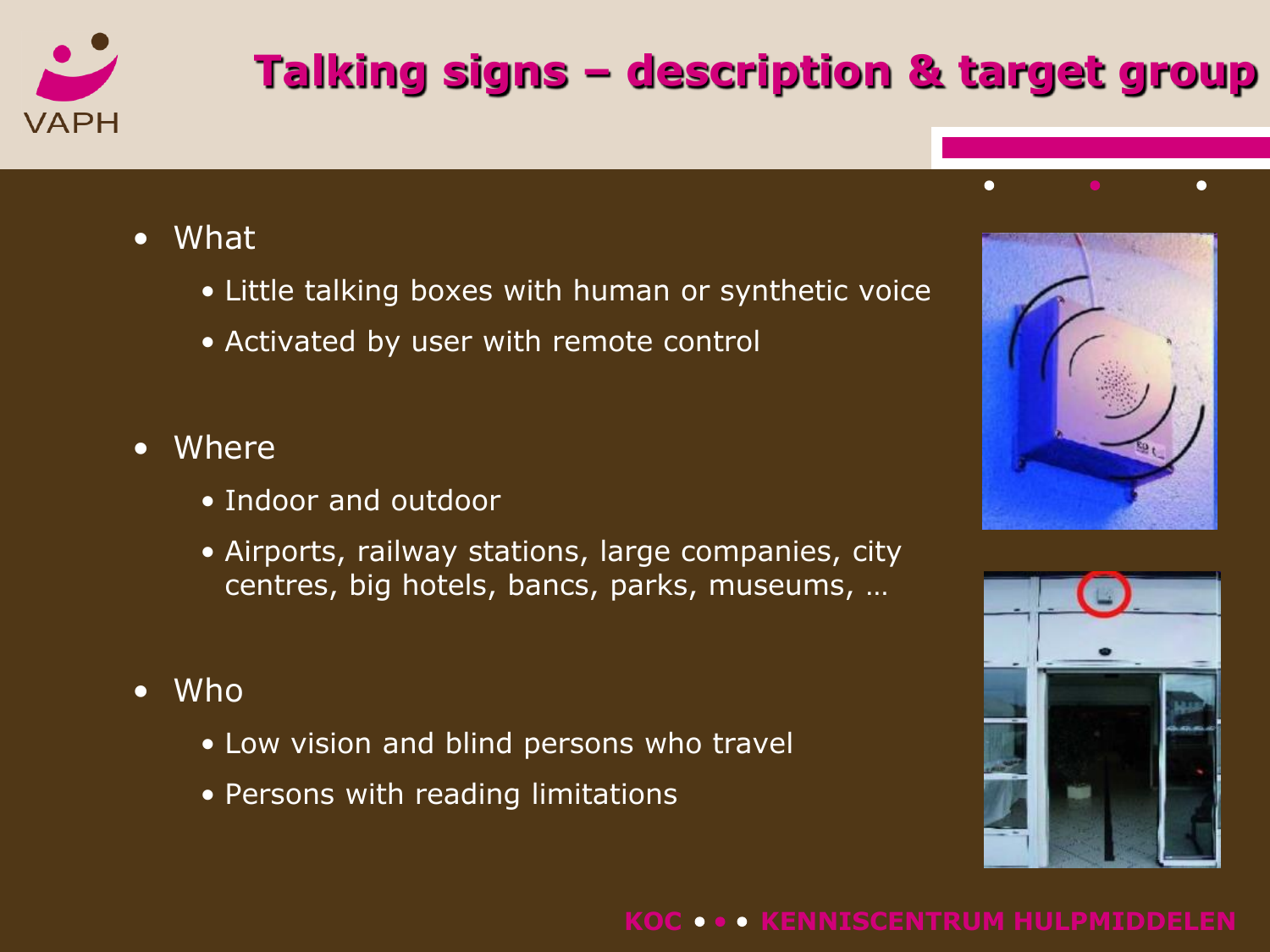

- **Navigueo** (EO-EDPS, France) => available in Belgium
- **Step-Hear** (Step Hear, Israël) => available in Belgium
- **FOLLOW-VOICE** (Esium, France) => available in Belgium
- **RIAS** (Remote Infrared Audible Signage System) (Talking Signs, USA)
- **REACT** (RNIB, UK)
- **PAVIP** (Personal Assistant for Visually Impaired People) (Bones, CH)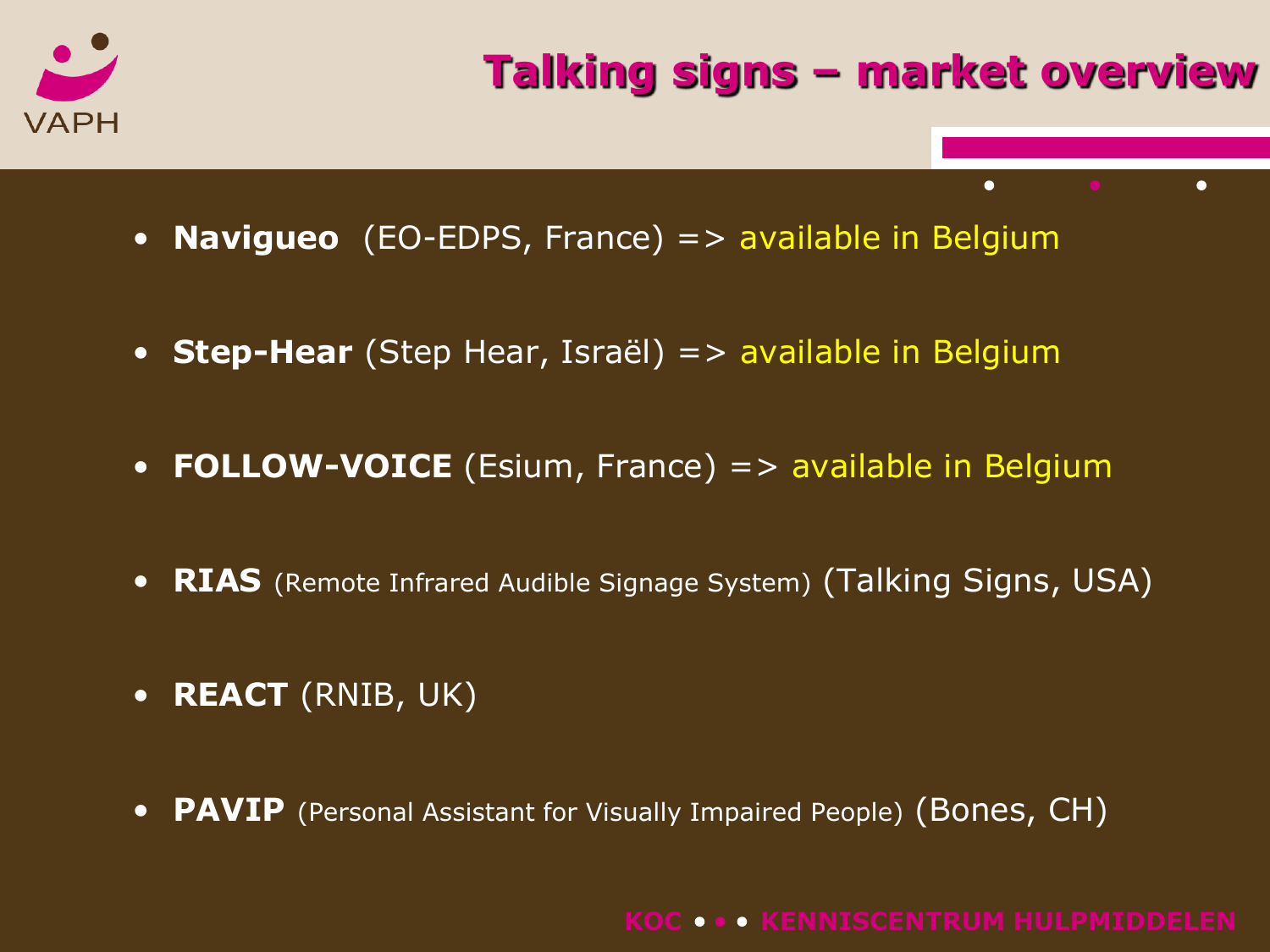



- Are able to orientate indoor (what is where)
- Can find entrance doors more easily (i.e. combination with GPS)
- Are guided in the right direction by the sound of the voice
- Can travel more confident and safer
- …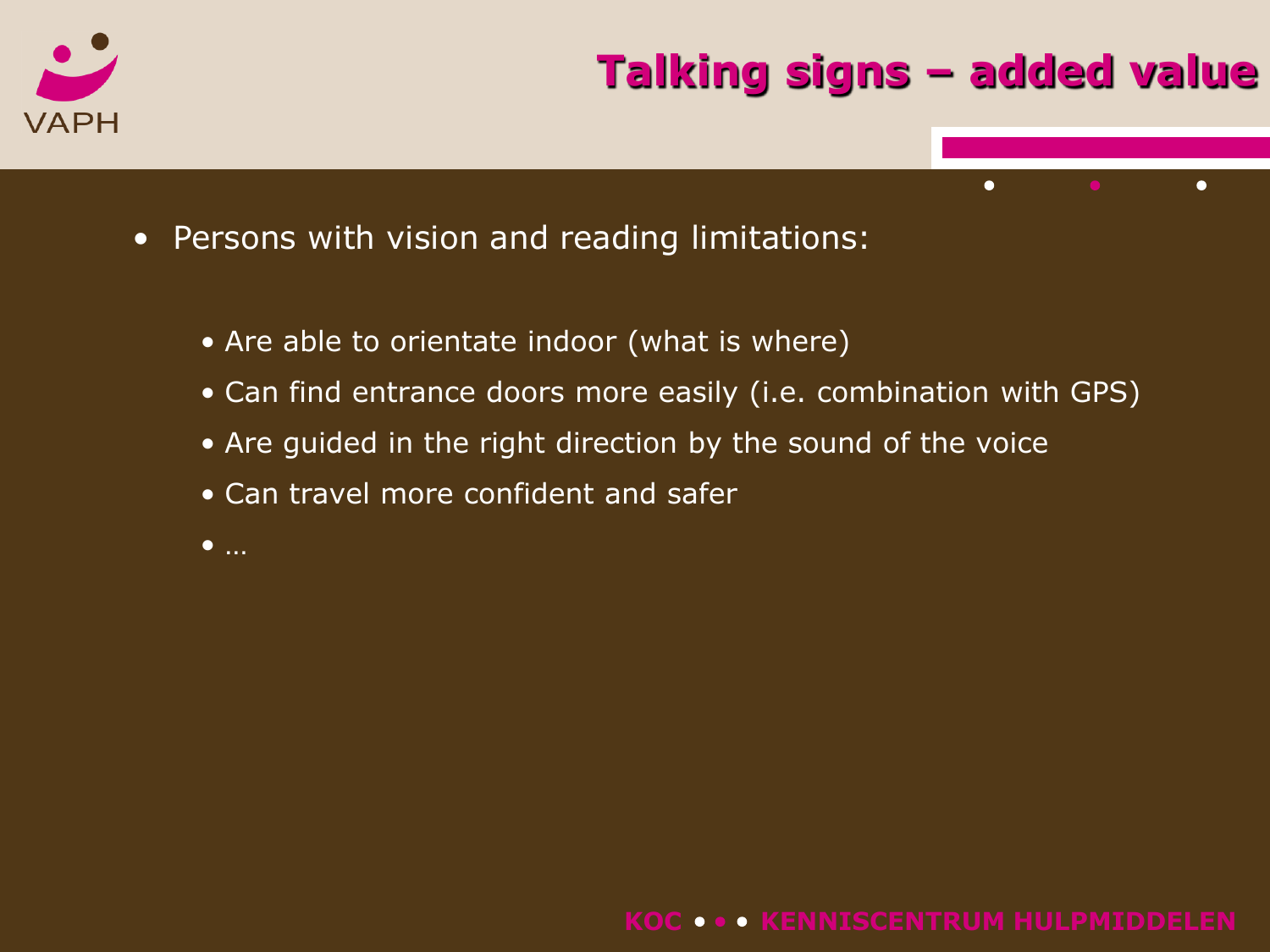

- Considerations before implementing
	- Lack of standards between different systems
	- Policy is necessary

- Total price difficult to give because
	- Need for advised planning
	- Installation cost
	- Update and maintenance cost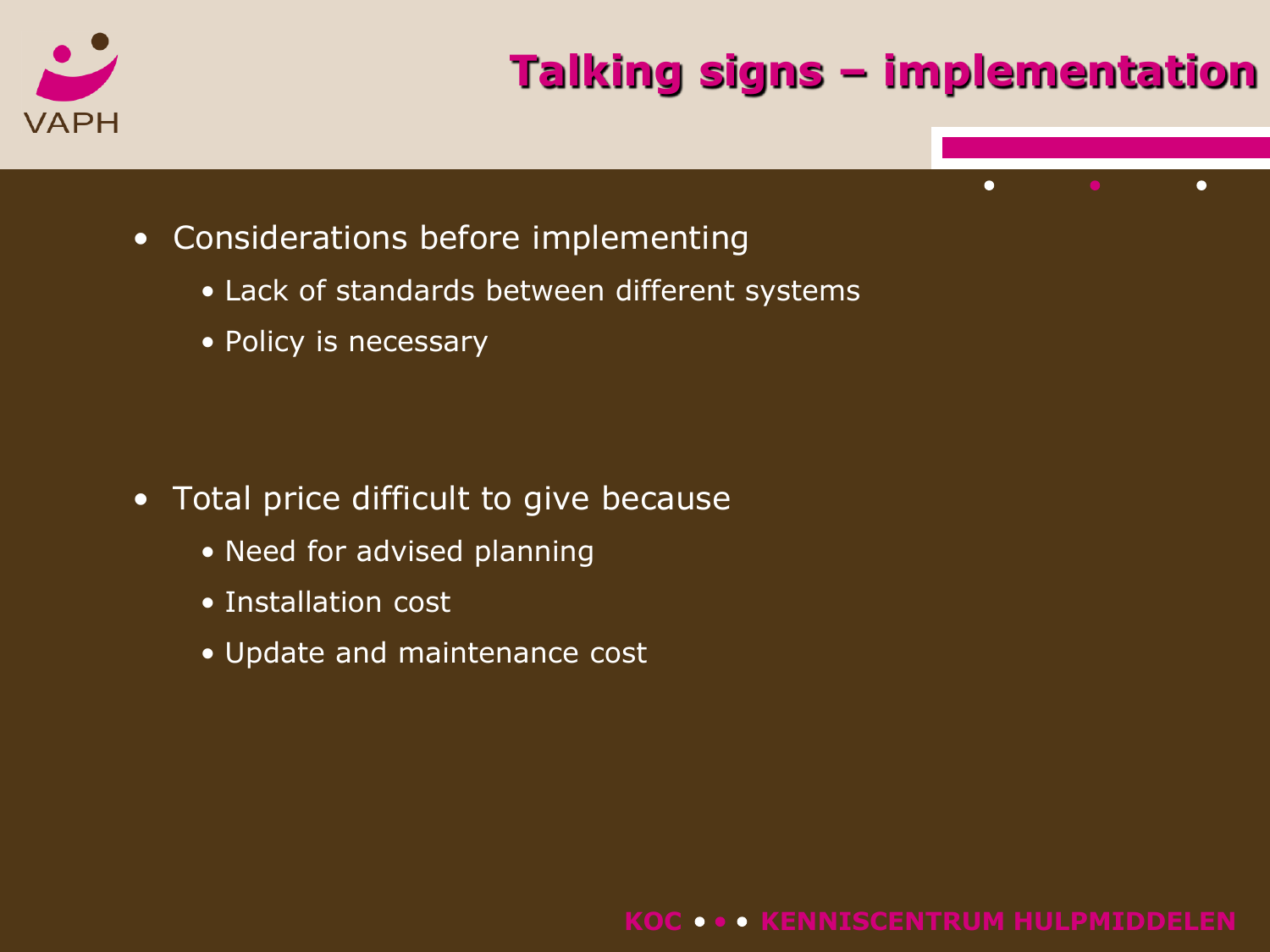

### **GPS & Talking Signs**

 $\bullet$ 

### Thank you for your attention





## Gerrit Van den Breede Hulpmiddelenconsulent visus

Questions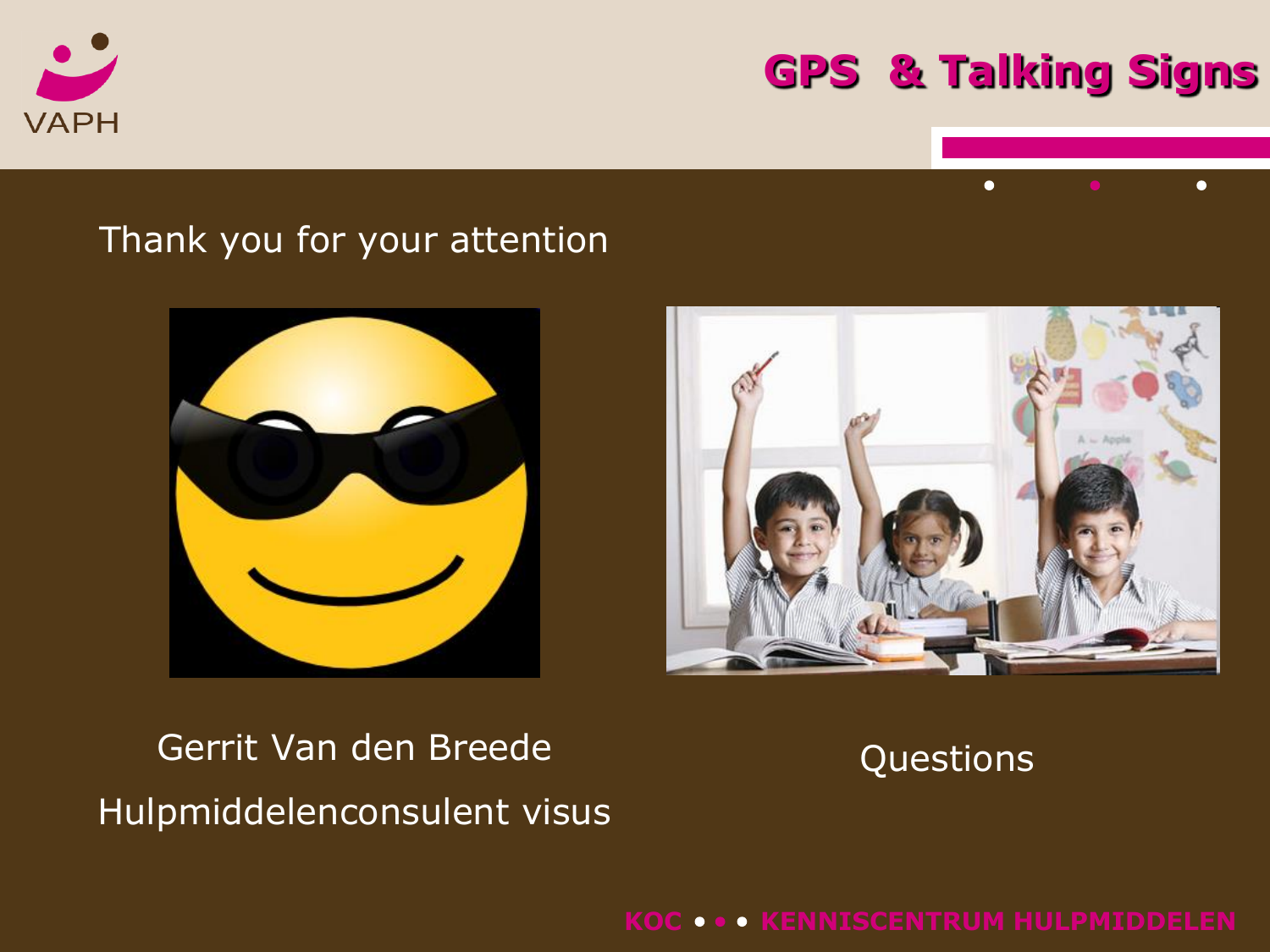

### **GPS & Talking Signs**

 $\bullet$ 

 $\bullet$ 



- Hulpmiddelenconsulent Visus
- KOC Kenniscentrum Hulpmiddelen VAPH
- Sterrenkundelaan 30
- 1210 Brussel
- T: 02 225 86 91
- E: [gerrit.vandenbreede@vaph.be](mailto:gerrit.vandenbreede@vaph.be)